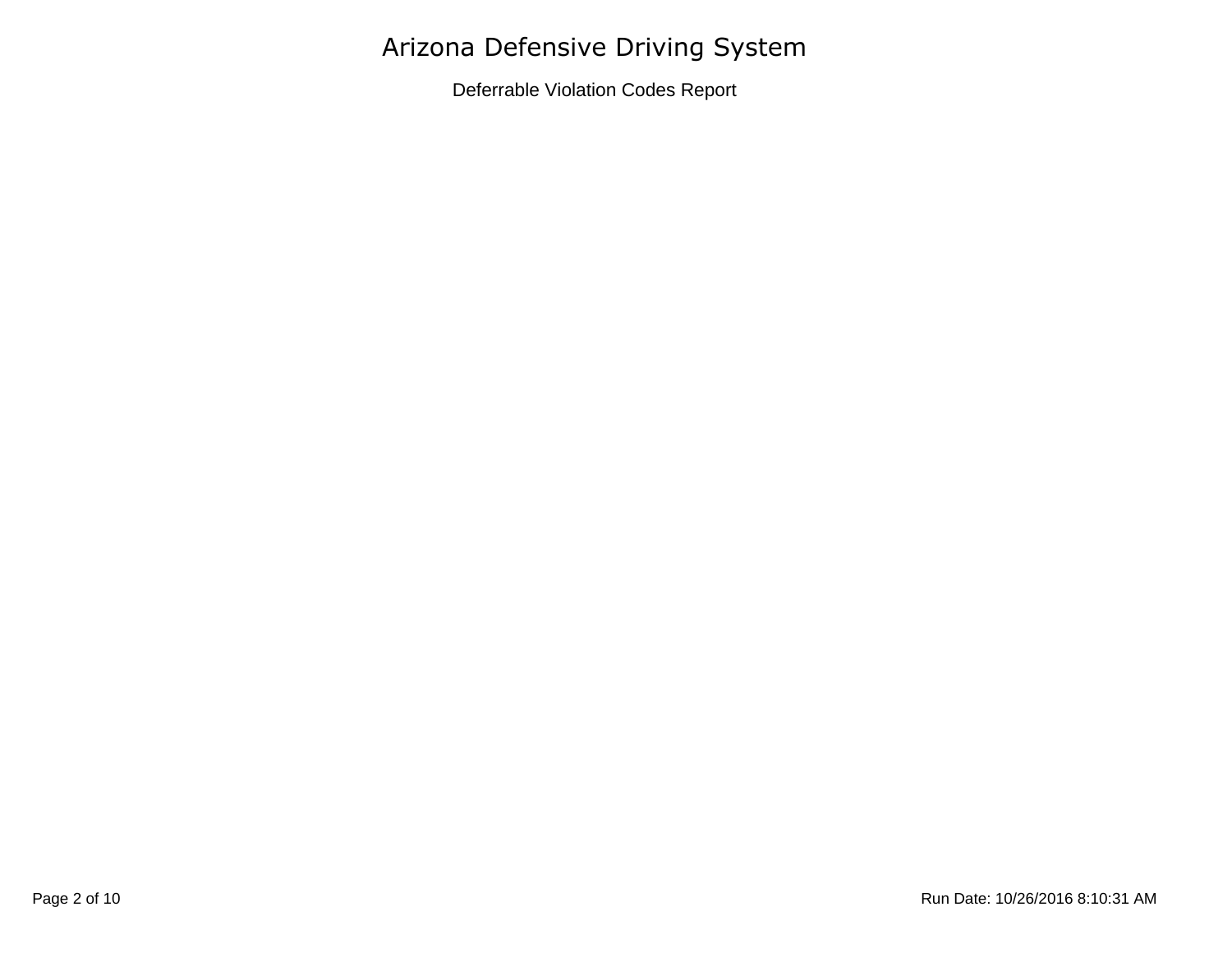| <b>Violation Code</b> | <b>Violation Type</b> | <b>Violation Code Description</b>                                                              |
|-----------------------|-----------------------|------------------------------------------------------------------------------------------------|
| 28-709A1              | <b>CIVIL</b>          | Vehicle gross weight > 26,000 lbs (XCL veh for $16 + \text{pass}$ ) > 65 MPH                   |
| 28-709A2              | <b>CIVIL</b>          | Vehicle drawing a pole trailer $>= 6,000$ lbs. $> 65$ MPH                                      |
| 28-710A               | CIVIL                 | Workers not present in highway work zone, speed > allowed by trafic control devices            |
| 28-710B               | <b>CIVIL</b>          | Workers present in highway work zone, speed > allowed by trafic control devices, fines doubled |
| 28-721A               | <b>CIVIL</b>          | Failure to drive on right half of road                                                         |
| 28-721B               | CIVIL                 | Failure to drive to the right portion of the roadway except when passing or left turn          |
| 28-722                | <b>CIVIL</b>          | Failure to yield one half of the roadway to oncoming traffic                                   |
| 28-723.1              | <b>CIVIL</b>          | Failure to pass on left/at safe distance/return to right not in safety                         |
| 28-723.2              | <b>CIVIL</b>          | Failure to yield right of way to overtaking vehicle (signalling for pass by light or horn)     |
| 28-724A               | CIVIL                 | Passing on right not in safety                                                                 |
| 28-724B               | <b>CIVIL</b>          | Passing on right not on pavement of roadway                                                    |
| 28-725                | <b>CIVIL</b>          | Passing not in safety/< 100 ft clearance of oncoming traffic                                   |
| 28-726A1              | <b>CIVIL</b>          | Passing on hillcrest without adequate visibility                                               |
| 28-726A2              | <b>CIVIL</b>          | Passing at intersection/railway/where signs prohibit                                           |
| 28-726A3              | <b>CIVIL</b>          | Passing with view obstructed within 100 ft of bridge, viaduct or tunnel (not on 1 way)         |
| 28-727                | <b>CIVIL</b>          | Passing in marked no passing zone                                                              |
| 28-728B               | <b>CIVIL</b>          | Driving wrong way on 1 way road                                                                |
| 28-728C               | <b>CIVIL</b>          | Driving on left of rotary island                                                               |
| 28-729.1              | <b>CIVIL</b>          | Not driving within lane/changing lane not in safety                                            |
| 28-729.2              | <b>CIVIL</b>          | Driving in center lane                                                                         |
| 28-729.3              | <b>CIVIL</b>          | Failure to use signed/designated lanes                                                         |
| 28-730A               | <b>CIVIL</b>          | Following too closely for speed                                                                |
| 28-730B               | <b>CIVIL</b>          | Failure to leave spacing for another vehicle when towing another vehicle                       |
| 28-730C               | <b>CIVIL</b>          | Failure to leave spacing for another vehicle when in caravan or motorcade (not funeral)        |
| 28-731                | <b>CIVIL</b>          | Driving on or over median except at public crossover                                           |
| 28-732                | <b>CIVIL</b>          | Driving vehicle onto/off of controlled access road not at entrance or exit                     |
| 28-733B               | <b>CIVIL</b>          | Disobeying closure sign on controlled access highway                                           |
| 28-734                | <b>CIVIL</b>          | Driving through or on a safety zone                                                            |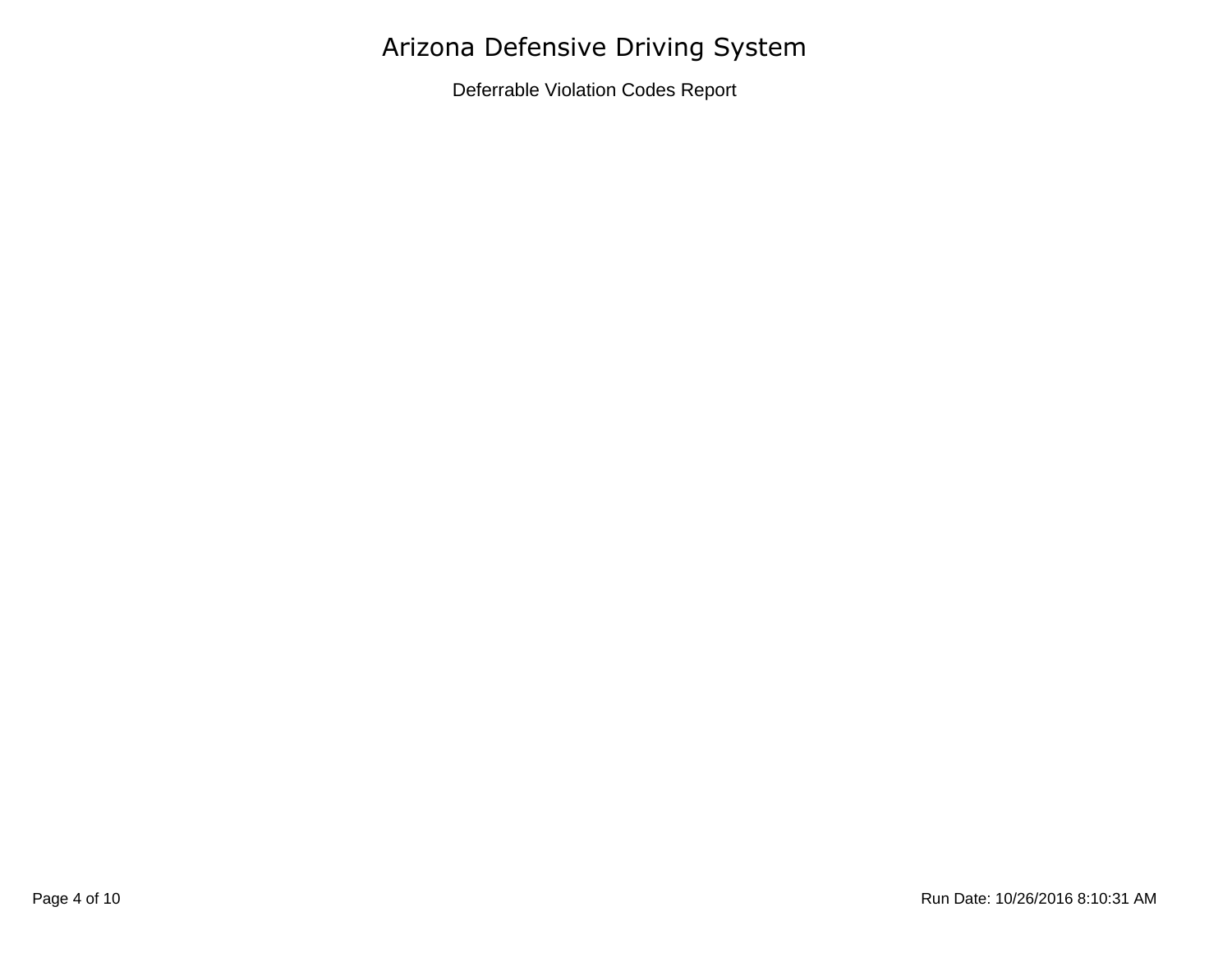| <b>Violation Code</b> | <b>Violation Type</b> | <b>Violation Code Description</b>                                                             |
|-----------------------|-----------------------|-----------------------------------------------------------------------------------------------|
| 28-735A               | <b>CIVIL</b>          | Overtaking and passing a bicycle with less than 3 feet clearance                              |
| 28-736B1              | <b>CIVIL</b>          | Vehicle gross weight $> 26,000$ lbs (XCL veh for 16 + pass) outside designated lane           |
| 28-736B2              | <b>CIVIL</b>          | Vehicle drawing a pole trailer $>= 6,000$ lbs. outside designated lane.                       |
| 28-737A               | <b>CIVIL</b>          | HOV usage violation                                                                           |
| 28-751.1              | <b>CIVIL</b>          | Right turn from other than right of roadway                                                   |
| 28-751.2              | <b>CIVIL</b>          | Left turn from other than left side/left turn lane                                            |
| 28-751.3              | <b>CIVIL</b>          | Failure to follow turn indication/control devices                                             |
| 28-751.4A             | <b>CIVIL</b>          | Failure to use designated left turn lane                                                      |
| 28-751.4B             | <b>CIVIL</b>          | Use of left turn lane for other than left turn/U turn                                         |
| 28-752                | <b>CIVIL</b>          | U turn on hill crest/curve with less than 500 ft visibility                                   |
| 28-753                | <b>CIVIL</b>          | Starting to move vehicle not in reasonable safety                                             |
| 28-754A               | <b>CIVIL</b>          | Unsafe turn or no signal                                                                      |
| 28-754B               | <b>CIVIL</b>          | Turn with no signal                                                                           |
| 28-754C               | <b>CIVIL</b>          | Sudden stop with no warning (not emergency stop)                                              |
| 28-755                | <b>CIVIL</b>          | Failure to use hand or lamp stop or turn signal                                               |
| 28-771A               | <b>CIVIL</b>          | Failure to yield right of way at intersection                                                 |
| 28-771C               | <b>CIVIL</b>          | Failure to yield right of way on entry to freeway                                             |
| 28-772                | <b>CIVIL</b>          | Failure to yield to oncoming traffic during left turn                                         |
| 28-773                | <b>CIVIL</b>          | Failure to stop at sign or yield to vehicle not required to stop at intersection-Added 7/2010 |
| 28-773A               | <b>CIVIL</b>          | Failure to stop and yield right of way at intersection - removed 7/2010                       |
| 28-773B               | <b>CIVIL</b>          | Failure to stop at intersection - removed 7/2010                                              |
| 28-774                | <b>CIVIL</b>          | Failure to yield right of way when entering highway from private road or driveway             |
| 28-775A               | <b>CIVIL</b>          | Failure to respond to emergency vehicle (See below)                                           |
| 28-775A1              | <b>CIVIL</b>          | Failure to yield right of way to an emergency vehicle                                         |
| 28-775A2              | <b>CIVIL</b>          | Failure to drive to the right portion of the roadway when approached by emergency vehicle     |
| 28-775A3              | <b>CIVIL</b>          | Failure to stop on right of roadway until emergency vehicle passes                            |
| 28-775C               | <b>CIVIL</b>          | Following less than 500 feet behind an emergency vehicle/blocking fire equipment access       |
| 28-775D               | <b>CIVIL</b>          | Failure to respond to police vehicle emergency (See below)                                    |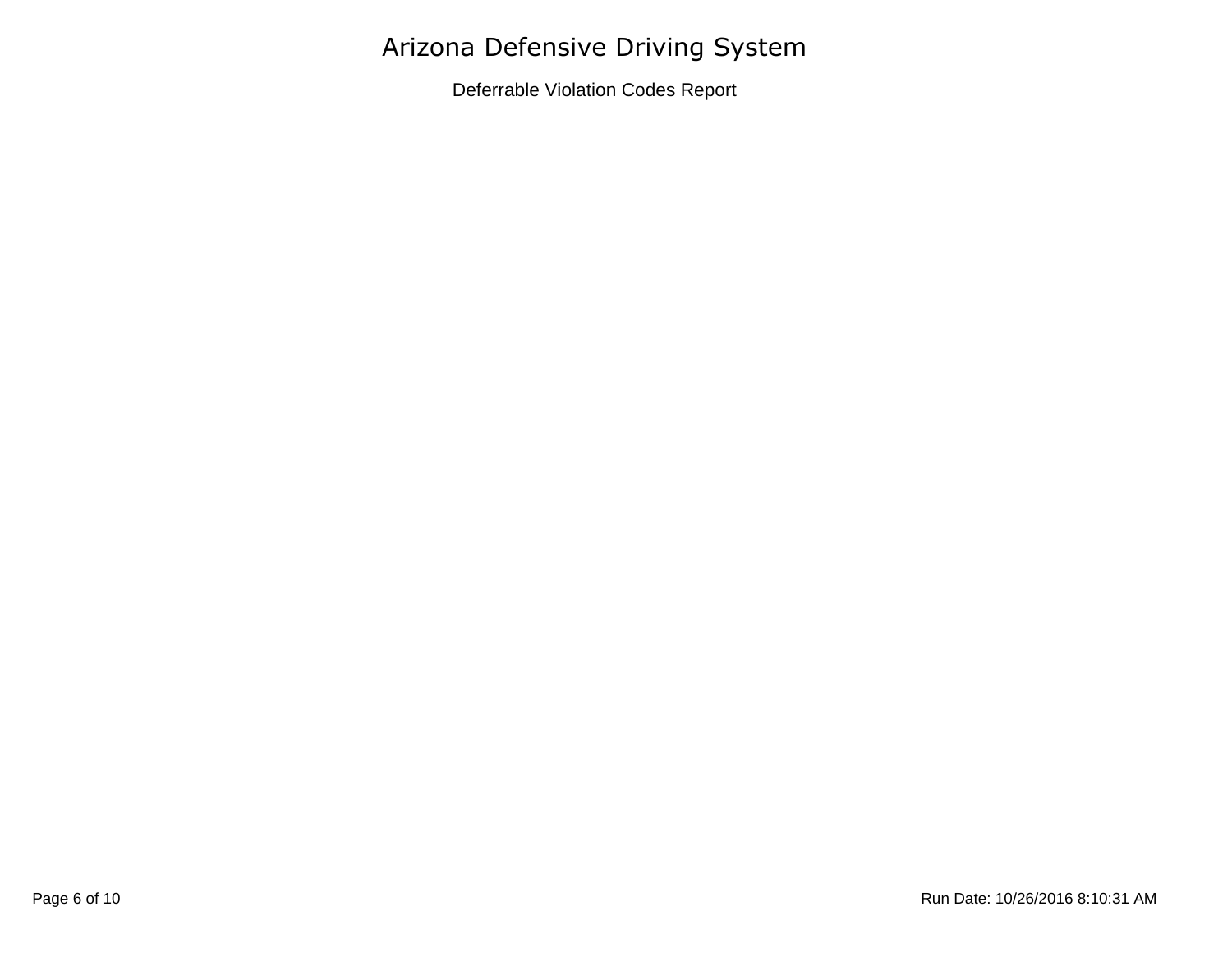| <b>Violation Code</b> | <b>Violation Type</b> | <b>Violation Code Description</b>                                                               |
|-----------------------|-----------------------|-------------------------------------------------------------------------------------------------|
| 28-775D1              | <b>CIVIL</b>          | Approaching or driving parallel to police on emergency                                          |
| 28-775D2              | <b>CIVIL</b>          | Following less than 300 feet behind police on emergency                                         |
| 28-775E               | <b>CIVIL</b>          | Failure to exercise caution when approaching emergency vehicle (See below)                      |
| 28-775E1              | <b>CIVIL</b>          | Failure to yield 1 lane clearance to approach emergency veh/fail to approach with caution       |
| 28-775E2              | <b>CIVIL</b>          | Failure to use caution/safe speed when approaching emergency vehicle                            |
| 28-776A               | <b>CIVIL</b>          | Failure to yield right of way at funeral procession                                             |
| 28-777                | <b>CIVIL</b>          | Failure to Yield right of way - Right turn while in electric vehicle ADDED 7/18/2014            |
| 28-792A               | <b>CIVIL</b>          | Failure to yield right of way to pedestrian in intersection                                     |
| 28-792B               | <b>CIVIL</b>          | Passing a vehicle stopped for pedestrian in intersection                                        |
| 28-794.1              | <b>CIVIL</b>          | Failure to use due care to avoid colliding with pedestrian                                      |
| 28-794.2              | <b>CIVIL</b>          | Failure to give warning with horn when necessary                                                |
| 28-794.3              | <b>CIVIL</b>          | Failure to exercise caution when child/confused/incapacitated person is observed on roadway     |
| 28-797E               | <b>CIVIL</b>          | School zone - over 15 MPH Removed 1/1/2009                                                      |
| 28-797F               | <b>CIVIL</b>          | School zone - over 15 MPH between signs School Zone                                             |
| 28-797G               | <b>CIVIL</b>          | School zone - failure to stop for crossing occupant                                             |
| 28-797H               | <b>CIVIL</b>          | School zone - over 15 MPH between signs of School Zone and Civil penalty doubled-Added 1/1/2009 |
| 28-7971               | <b>CIVIL</b>          | SCHOOL ZONE PENALTY DOUBLED - FAILURE TO STOP FOR CROSSING OCCUPANT                             |
| 28-815D               | <b>CIVIL</b>          | Parking in or driving on bicycle lane unless turning or emergency                               |
| 28-851A               | <b>CIVIL</b>          | Failure to cross train intersection in safety/ against warning                                  |
| 28-851B               | <b>CIVIL</b>          | PROCEED THROUGH MALFUNCTIONING RAILROAD CROSSING CHANGED 9/13/2013                              |
| 28-851C               | <b>CIVIL</b>          | U-TURN OR TURN OPPOSITE DIRECTION RAILRAOD TRACK ADDED 9/13/2013                                |
| 28-851D               | <b>CIVIL</b>          | DRIVE THROUGH OR AROUND CLOSED RAILROAD GATE ADDED 9/13/2013                                    |
| 28-852                | <b>CIVIL</b>          | Failure to obey stop at railway crossing                                                        |
| 28-853A               | <b>CIVIL</b>          | Failure to exercise caution when moving heavy equipment across railway                          |
| 28-854A1              | <b>CIVIL</b>          | Moving/operating heavy equipment across railway without warning                                 |
| 28-854A2A             | <b>CIVIL</b>          | Failure to stop at least 15 ft (<50ft) away from crossing with heavy equipment                  |
| 28-854A2B             | <b>CIVIL</b>          | Failure to heed appraoching train when stopped with heavy equipment                             |
| 28-854A3              | <b>CIVIL</b>          | Crossing railway unsafely with/operating heavy equipment                                        |